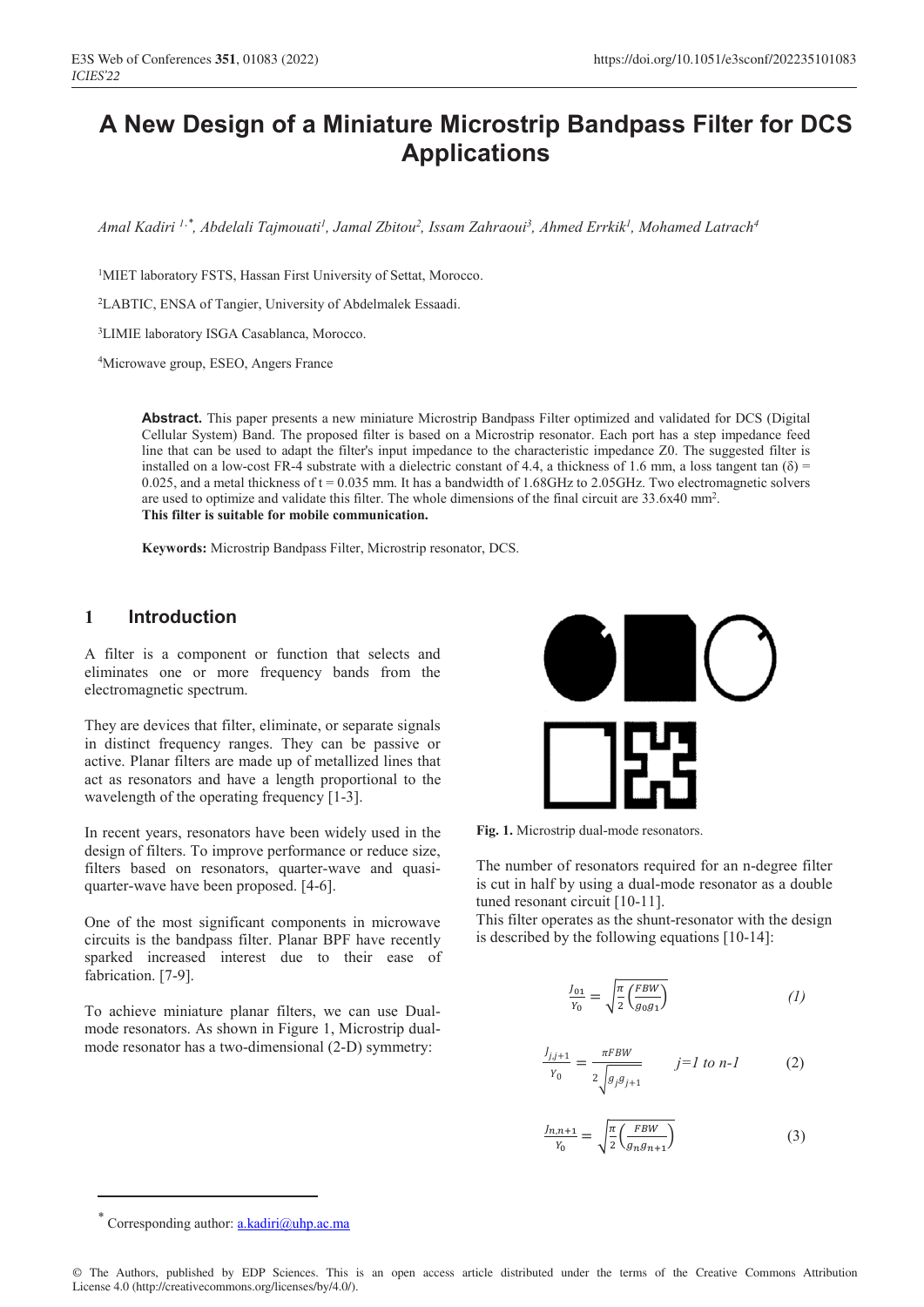Where  $g_0, g_1, \ldots, g_n$  are the element of a ladder-type Lowpass Prototype with a normalized cutoff  $\Omega_c = 1$ , The  $J_{i,j+1}$  are the characteristic admittances of J-inverters and  $Y_0$  is the characteristic admittance of the Microstrip line and FBW is the fractional bandwidth [2].

## **2 Design procedure**

The proposed BPF's configuration is illustrated in Figure 2. The design strategy begins with the construction of a double resonator Microstrip Bandpass Filter connected with two resonators that contain slots, as shown in Figure 2. A passband of 1.68 GHz to 2.05 GHz is shown in the proposed BPF. The suggested BPF has a dimension of  $33.6 \times 40$  mm<sup>2</sup>, which is miniature in contrast to typical Microstrip filters. Two electromagnetic solvers, one based on the Moments approach and the other on the Finite Integration methodology, were used to model the suggested filter. A low-cost FR-4 substrate is used to print the suggested filter.



**Fig. 2.** The proposed structure of the Microstrip Bandpass filter

The influence of the slot width on the proposed Filter in terms of electrical characteristics has been retrieved from a parametric analysis on the effect of critical side length 'c'. After this parametric study we have conducted many series of optimization based on random method in order to obtain the fixed goal.

**Table 1.** The different values of the parameter 'c'

| Parameter      | Value (mm) |
|----------------|------------|
| C <sub>1</sub> |            |
| C <sub>2</sub> |            |
| C3             |            |

Figure 3 shows the varied transmission coefficient S21 filter responses as a function of different 'c' values. We can see that lowering the 'c' value allows us to alter the

bandwidth at the DCS Band, which corresponds to  $c = 3$ mm.



**Fig. 3.** Simulated result S21 of proposed BPF versus the value of 'c.

To have more precision we carried out another parametric study by decreasing the parameter 'c'.

**Table 2.** The different values of the parameter c.



**Fig. 4.** Simulated result S21 of proposed BPF as a function of (c) versus the value of 'c'

At  $c = 1$  mm, the optimal value of 'c' for generating a good frequency response may be seen. The optimum size of the parameters of the proposed Bandpass filter are shown in Table 3.

**Table 3.** The dimensions of the proposed Bandpass Filter

| Parameter | Value (mm)          |
|-----------|---------------------|
| a         |                     |
|           |                     |
| c         |                     |
|           | 33.6                |
| e         | $\frac{33.6}{25.6}$ |
|           |                     |

### **3 Results and discussion**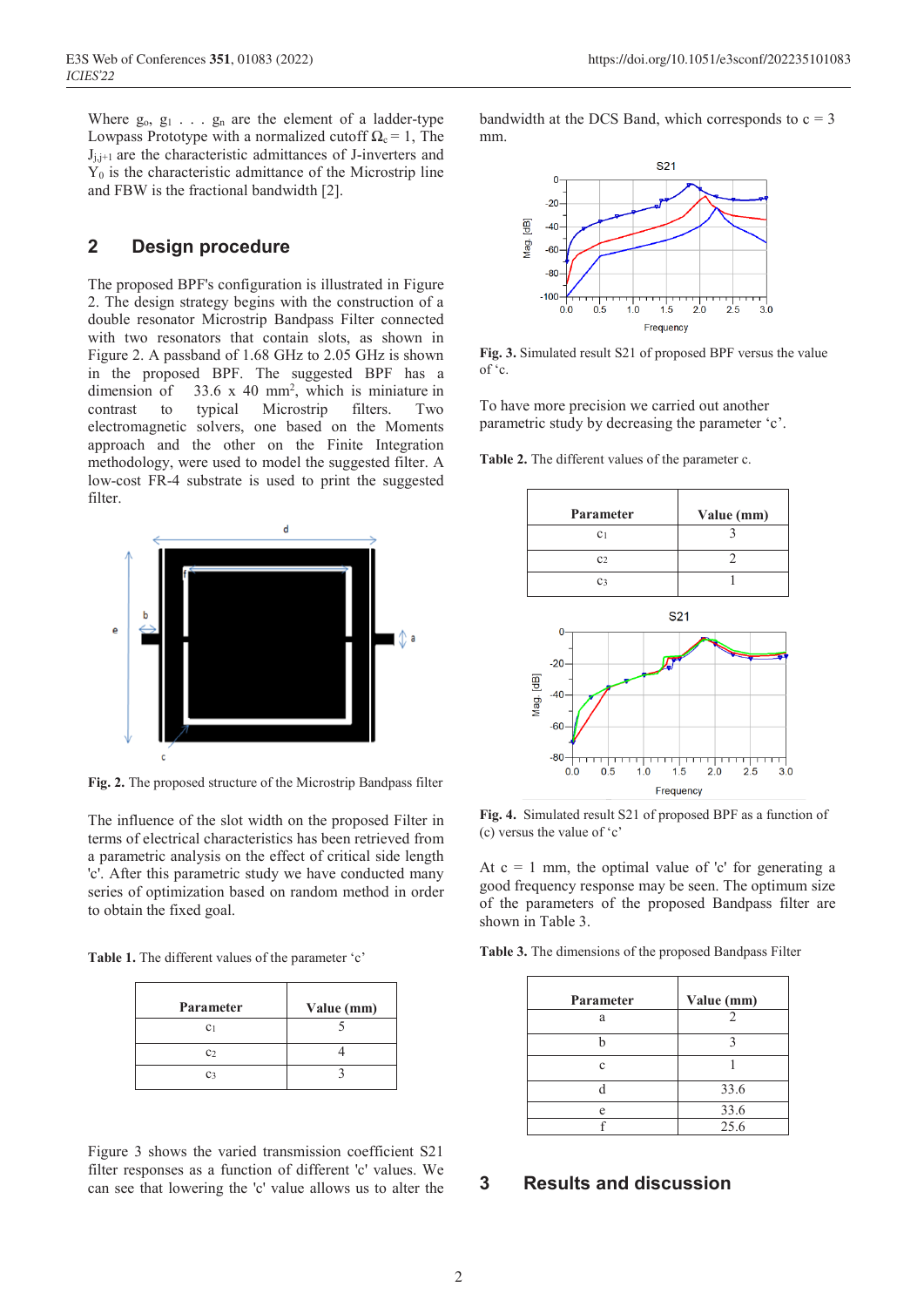Figure 5 displays the proposed filter's final response in terms of (S11) and (S21), with a bandwidth of roughly 370 Mhz.



**Fig. 5.** S-parameters of the Bandpass Filter versus frequency.

In order to verify the simulation findings obtained using the Moments technique, we conducted the same inquiry using another electromagnetic solution utilizing Finite Integration Technique.



**Fig. 6.** Three-dimensional view of the proposed filter

Figure 7 shows that the two electromagnetic solvers have a good agreement, with just a minor difference due to the different numerical methods used in both electromagnetic solvers.



**Fig.7.** S parameters of the proposed Bandpass Filter obtained using Finite Integration Method.

Previous works in the literature are compared to the suggested Bandpass Filter. Table 4 demonstrates that the proposed circuit has a fractional bandwidth of 20.55% and outstanding electrical performance bandwidth. Compared to other works included in the table below, the proposed Bandpass Filter is miniature and compact.

| <b>Table 4.</b> Performance comparison with published studies |  |  |  |  |  |
|---------------------------------------------------------------|--|--|--|--|--|
|---------------------------------------------------------------|--|--|--|--|--|

| <b>Parameters</b> | <b>Pass</b>   | <b>FBW</b> | <b>Size</b>     |
|-------------------|---------------|------------|-----------------|
| /Ref              | <b>Band</b>   |            | mm <sup>2</sup> |
|                   | (GHz)         |            |                 |
| [13]              | $[1.8 - 2.1]$ | 15%        | 1000            |
| [14]              | $[1.8 - 2.2]$ | 20%        | 1400            |
| This Work         | $[1.68-$      | 20.55%     | 1344            |
|                   | $2.05$ ]      |            |                 |

The surface current distributions at frequencies of 1 GHz and 1.8 GHz are presented in Fig.8 to further explain the behavior of the proposed BPF. It's evident that the surface current distributions at these two frequencies aren't the same. When the first resonance frequency is 1 GHz, the majority of the surface current is focused in the supply line's left half Fig.8-(a). At 1.8 GHz, the surface current distribution becomes more concentrated along the filter, as shown in Fig.8-(b).



**Fig. 8.** Current distributions of the BPF (a) at 1 GHz and (b) at 1.8 GHz

### **Conclusion**

A new Microstrip Bandpass Filter based on resonators with compact size and good electrical performance is proposed for DCS applications. The originality of this circuit is there dimensions which are miniature in comparison with standard Bandpass Filter configurations and in the same time the final proposed circuit presents good performances in terms of insertion loss and return loss. The proposed circuit's frequency response was investigated using two separate electromagnetic simulators. This final circuit is suitable for DCS applications and can be reconfigurable in term of frequency by association with varactors diodes.